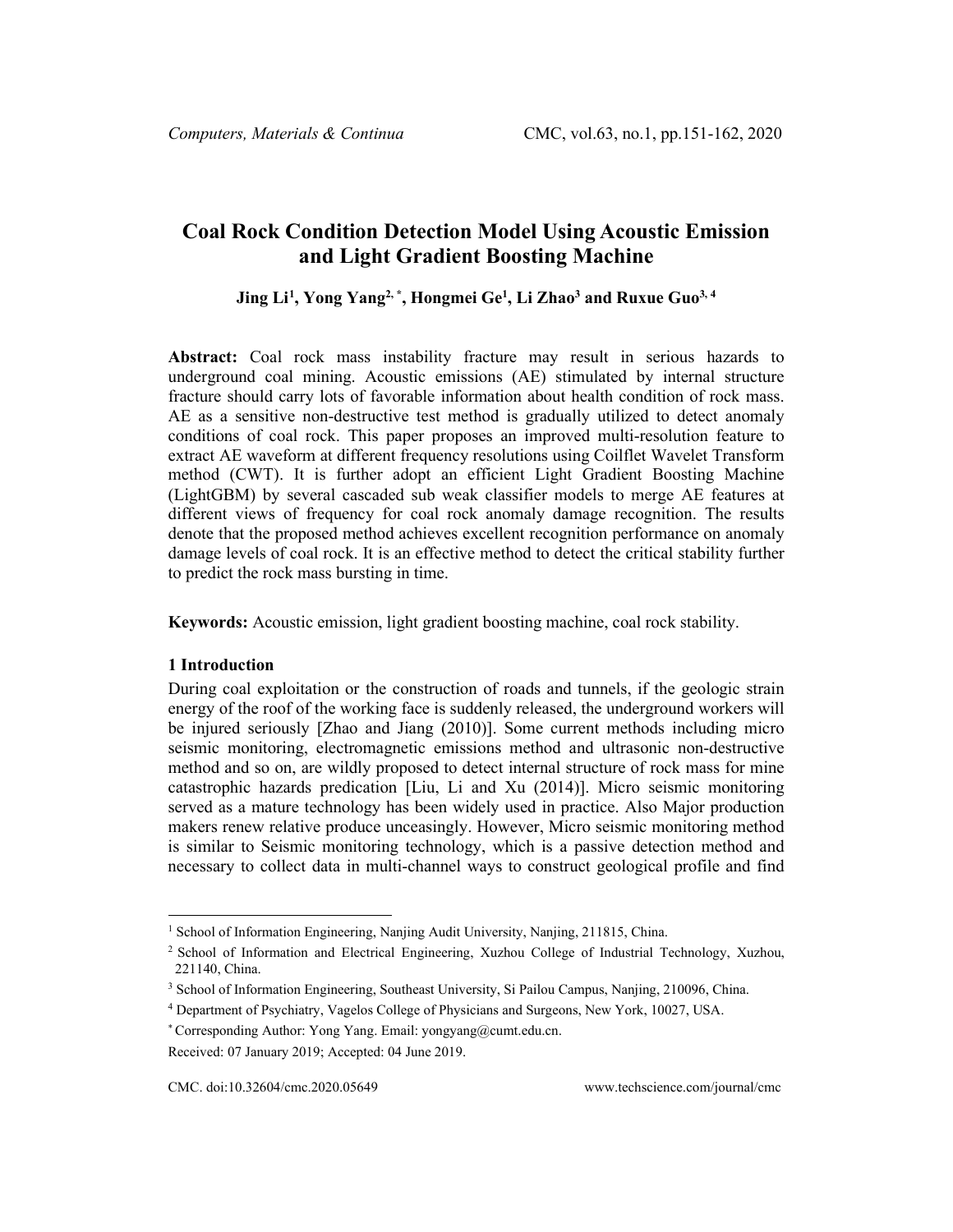abnormal spot. The synchronization problems between channels threaten the accuracy of geological analysis.

Acoustic emission (AE) source from inner rock, carries lots of information about rock conditions variation [Feng, Kai, Wang et al. (2018)]. AE is different from other monitoring signal used in detection of rock damage, which is a wide band ultrasonic wave with the detailed description in the time resolution [Becker, Cailleau, Kaiser et al. (2014)]. At present the crucial problem of AE signal processing is the useful information extraction to recognize the rock condition [He, Miao and Feng (2010)]. Wavelets analysis is a useful method to decompose non-stationary time-varying signals into several timefrequency responses [Afshan, Sharif and Loganathan (2018)]. Based on previous researches, some useful characteristic frequency to present inner rock structure variation may be filtered clearly by Coiflet Wavelet Transform method (CWT). After five decomposing, the processed signal at different levels, respectively present rock condition in special views [Li, Yue, Yang et al. (2017)]. Also, as decomposition keeps going, the decomposed responses in both time and frequency domain may present the rock condition in more detailed ways. There is an attendant problem that decomposing results growing in exponential way overburdens computation complexity of following the recognition model. Besides, considering decomposition results fusion problems, the robustness and effectiveness recognition model should be solved urgently.

Many methods have been proposed to boost recognition performance on conditions of coal rock at crisis and burst damage levels such as Support Vector Machines (SVM) [Feng and Seto (1998)], Scoring Functions (SF) [Rummel (1982)] and Neural Network (NN) [Li, Deng, Yang et al. (2017)]. However, these mythologies applied into micro seismic signal could be hardly utilized into AE signal processing due to complex characteristics of itself records structure [Xie, Liu, Ju et al. (2011)].

To tackle this challenge, the Gradient Boosting served as fusion mythology [Friedman (2002)], could be applied to fuse above AE features at different views by cascading several sub classifiers further to boost recognition performances. Also, challenges of vanishing gradient problem from deep network structure could be solved effectively by residual learning. However, Gradient Boosting is necessary to scan all the data instances to estimate the information gain of all the possible split points. Its computational complexities are adversed to process big data. Ke et al. [Ke, Meng, Finley et al. (2017)] proposed an improved gradient boosting method named Light Gradient Boosting Machine (LightGBM) base on Gradient-based One-Side Sampling (GOSS) and Exclusive Feature Bundling (EFB). lightGBM method makes computational efficiency increasing and the feature space in quite sparse ways [Fang, Cai, Sun et al. (2018)].

Considering above all, the paper proposed a new coal rock stability recognition method based on AE signal from inner coal rock. After CWT processing, AE waveform are decomposed into several features in views of different frequency. LightGBM method is utilized to fuse different features for the current condition's recognition of coal rock mass. Combined with boosting strategy of ensemble learning method, this proposed method designs a serial cascaded sub RefineNet for each view of AE features. The paper is organized as follows. In Section 2, it focuses on presenting coal rock stability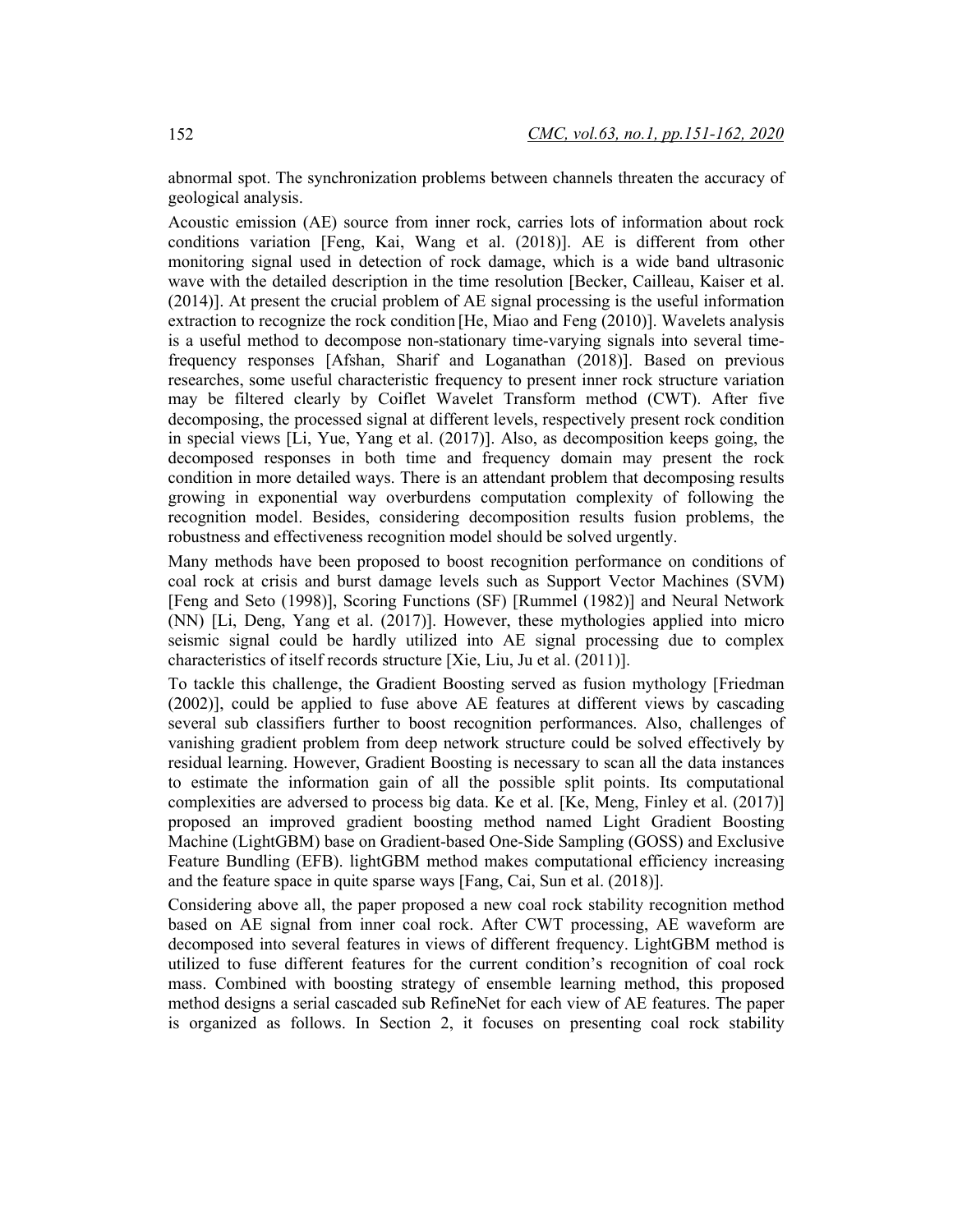recognition model. In Section 3, the experiment and results will be introduced. Finally, the results will be concluded in Section 4.

### **2 Materials and methods**

### *2.1 Equipment*

The experiments were performed by uniaxial compression equipment, where a servocontrolled testing machine (MTS815) increases stress cyclic loading on the test sample. According to the acting load stress-strain, AE records were recorded simultaneously.

AE records were collected from the Disp-24 acquisition system produced by PAC Corporation. R3 low frequency AE sensors have excellent performance on recording 20- 180 kHz frequency signals, which is sensitive to capture slight AE signal made by the rock fracture. The selected data acquisition card, PCI-DSP-4, has four mutually independent channel with 10 MHz A/D converters respectively, the AE signal sample rate is set at 1MSPS.

# *2.2 Experimental materials and spectral data acquisition*

The paper collected samples from Sanhejian Mine, Xuzhou, Jiangsu Province, China. According to the International Society for Rock Mechanics (ISRM), all samples were processed into cylindrical samples with 50 mm diameter and the 100 mm length. All processed samples were sealed in an airtight glass container with Vaseline to keep their original states [Jia, Wei, Wen et al. (2018)]. Also labeled by lithology including sandstone and coal.

As the stress load on samples increasing, samples condition change from the health to the macroscopic failure. Combined the relationship of stress-strain with the evolution procedure of samples facture, the AE records could be labeled by three tags including: safe, critical and burst. Safe is the steady condition including the initial loading stage and after the burst stage. Critical is the crucial condition with numerous cracks development standing for forthcoming burst. The burst stage is the terrible condition, where the rock mass is undergoing completely damage.

# *2.3 Multi-resolution AE feature extraction*

Wavelets analysis is a useful method to decompose non-stationary time-varying AE signals into several time-frequency responses for further feature extraction. The previous researches show that the optimal wavelet decomposition level for feature appearing of 4 levels. AE records be decomposed into five resolutions using CWT as shown in Fig. 1.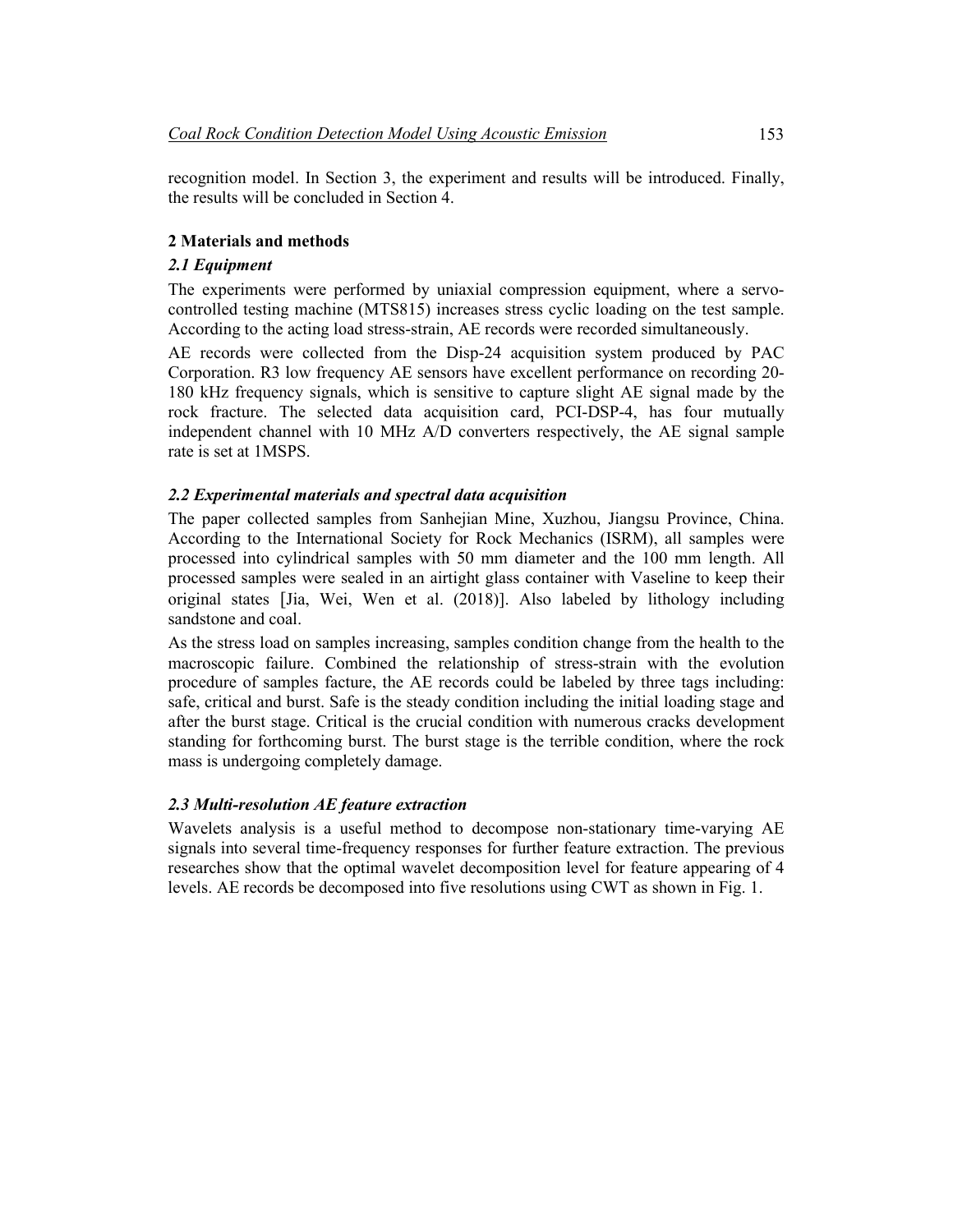

**Figure 1:** CWT decomposition structure

It is important to select crucial feature from these decomposed results to construct feature sets. The highest frequency part at the 1st level usually is viewed as random noise and filtered away. According to previous researches, these three yellow parts in Fig. 1 are selected as the multi resolutions of AE records. Original AE records are labeled by OF. Decomposed results at the high frequency scale of the 2nd level is labeled by HF. The other decomposed results at the low frequency scale of the 4th level are labeled by LF.

#### *2.4 Coal rock condition detection model using AE and LightGBM*

Ensemble learning represented by GBDT algorithm is widely used in big data processing, which can be used to enhance learning and generalization ability of model. LightGBM is a gradient lifting framework that serial weak classifiers including decision tree can be merged further to develop a strong classifier. It is more efficient, uses less memory, performs higher accurate, supports parallel learning and can handle large amounts data.

Supposed a sample set  $\{y_i, x_i\}^N$ , where  $\mathbf{x} = \{x_1, \dots, x_n\}$  is input variables,  $y_i$  is input label. It is considering  $f(\mathbf{x}_i)$  evaluated model at each sample point  $\mathbf{x}_i$ , the corresponding composite model will be taken as following:

$$
F(x) = \sum_{m=0}^{M} f_m(x)
$$
\n<sup>(1)</sup>

*F(x)* is the composite model.  $f_0(x)$  is an initial guess, and  $\{f_m(x)\}_1^M$  are increment function named steps or boosts, which is defined by the optimization method. It is further to define  $\Psi(y, F(x))$  as the loss function, which includes squared error, absolute error for regression and negative binomial log-likelihood for classification. The optimal parameter can be calculated by numerical optimization methods.

$$
F^*(\mathbf{x}) = \arg\min_{F(\mathbf{x})} E_{y,\mathbf{x}} \Psi(\mathbf{y}, F(\mathbf{x}))
$$
  
= 
$$
\arg\min_{F(\mathbf{x})} E_{\mathbf{x}} [E_y(\Psi(\mathbf{y}, F(\mathbf{x})) | \mathbf{x})]
$$
 (2)

Steepest-decent is taken to be

$$
f_m(x) = -\rho_m g_m(x) \tag{3}
$$

with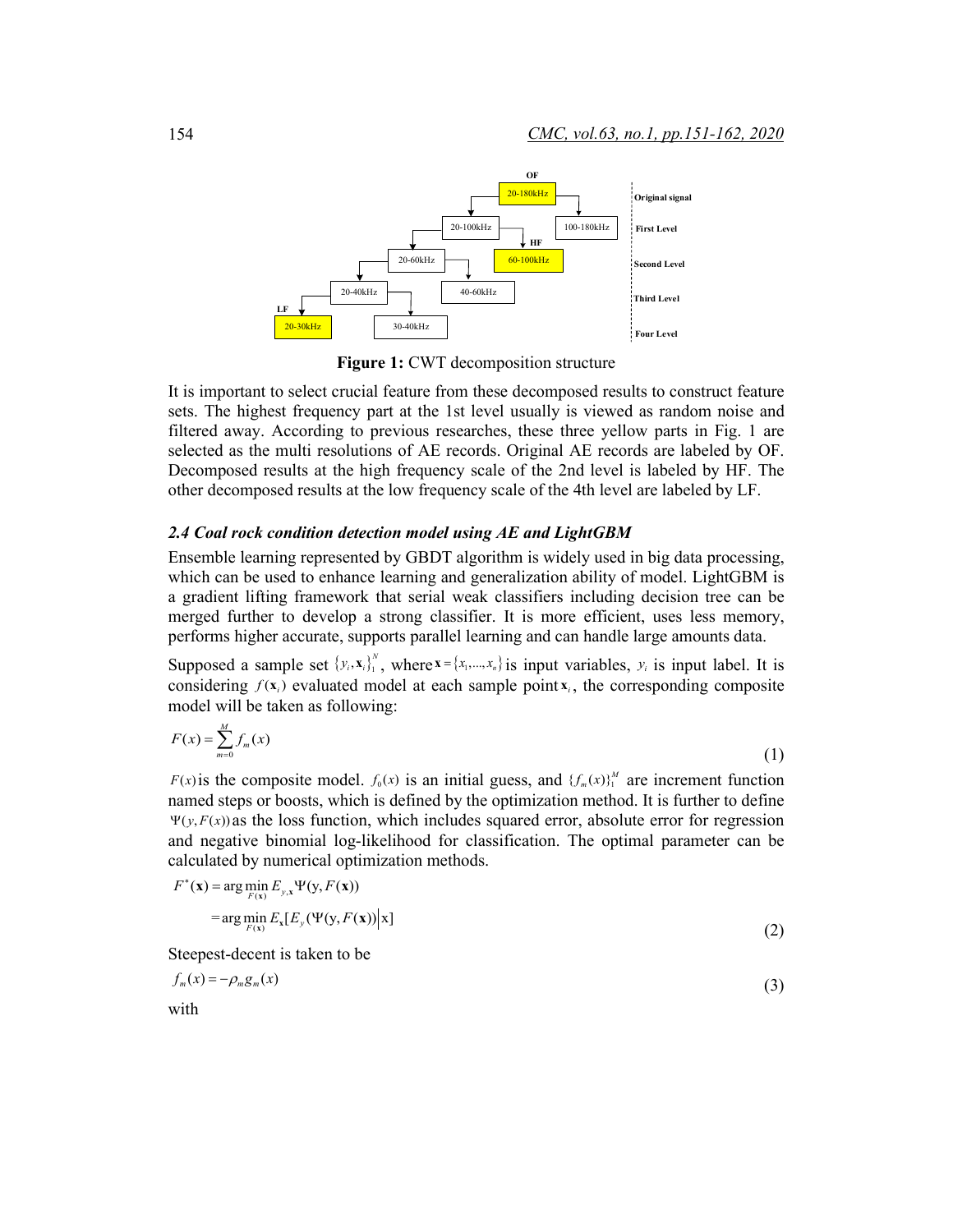$$
g_m(x) = \left[\frac{\partial E_y(\Psi(y, F(x)) \mid x]}{\partial F(x)}\right]_{F(x) = F_{m-1}(x)}
$$
(4)

and

$$
F_{m-1}(x) = \sum_{i=0}^{m-1} f_i(x) \tag{5}
$$

The multiplier  $P_m$  by the line search is calculated as following:

$$
\rho_m = \arg\min_{\rho} E_{y,x} \Psi(y, F_{m-1}(x) - \rho g_m(x))
$$
\n(6)

It is calculated the updated  $F_m(x)$  that the current approximation at the m-th iteration is given as  $F_{m-1}(x)$ . The best greedy step towards the minimizing solution  $F^*(x)$  is calculated to be  $h(x; a)$ .  $h(x; a)$  is utilized to take place the above unconstrained function  $g_m(x)$  in the steepest decent strategy. The solution can be obtained to be:

$$
a_m = \arg\min_{a,\rho} \sum_{i=1}^{N} \left[ -g_m(x_i) - \rho h(x_i; a) \right]^2
$$
 (7)

The updated  $F_m(x)$  is approximation to be:

$$
F_m(x) = F_{m-1}(x) + \rho_m h(x_i; a_m)
$$
\n(8)

LightGBM adopts an efficient leaf growth strategy with depth limitations named Gradientbased One-Side Sampling (GOSS). The advantages of strategy include traveling all the leaves before splitting to the definition of information gain, attention on those instances with larger gradients, keeping splitting and repeats in the cycle. It proves that larger gradients will contribute more to the information gain. GOSS can achieve a more accurate gain estimation than uniformly random sampling. Besides, the maximum depth of GOSS is utilized to prevent overfitting in Leaf-wise [Guolin, Meng, Finley et al. (2017)].

The other advantage of LightGBM is feature sparsity using Exclusive Feature Bundling (EFB). It bundles exclusive features into a single feature using Histogram-based Algorithm, which can build the same feature histograms as those from individual features. In this way, the complexity of GBDT model reduces from O (#data×#feature) to O (#data×#bundle), while #bundle << #feature. Then the training of GBDT model can be significantly speed.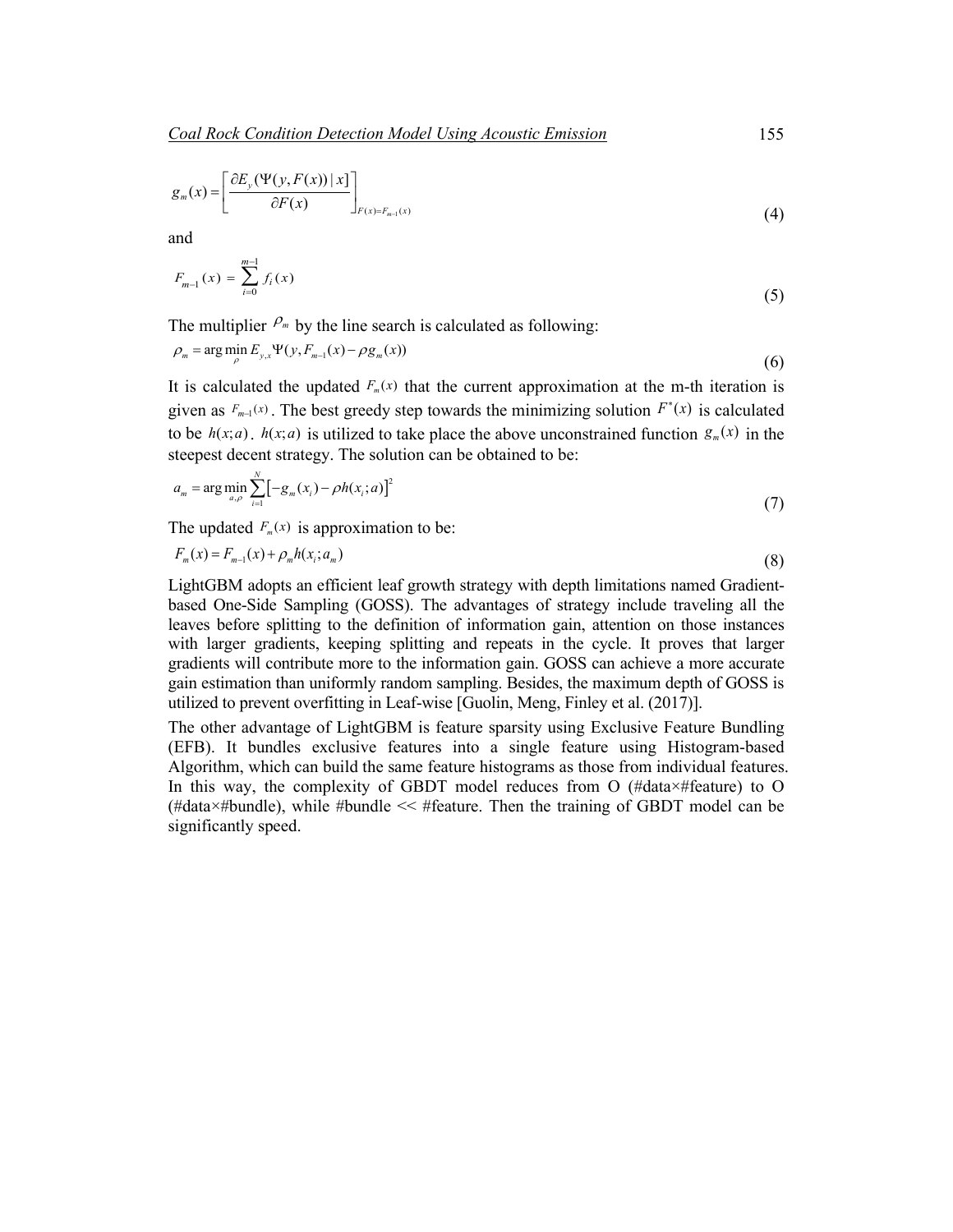

**Figure 2:** Coal rock condition detection model frame

To further merge three different views of features together, the fusion strategy is considered and described in Fig. 2. First of all, three weak classifiers named RefineNet A, B and C are trained by OF HF and LF feature respectively. Then, results of RefineNet A and RefineNet B are mapped into the cascade RefineNet D. Finally, results of RefineNet D and RefineNet C are mapped into the cascade RefineNet E. The synthesized output of RefineNet E can be expressed the coal rock condition detection results.

### **3 Experiment and result analysis**

# *3.1 AE waveform pre-processing*

AE waveform is firstly processed by normalization. Then. Based on multi-resolution AE feature extraction method, waveform at HF and LF resolutions can be calculated from original waveform at OF resolution using the CWT method. Fig. 3 presents AE waveform of coal at OF, LF, HF resolutions, Fig. 4 shows AE waveform of rock at OF, LF, HF resolutions respectively.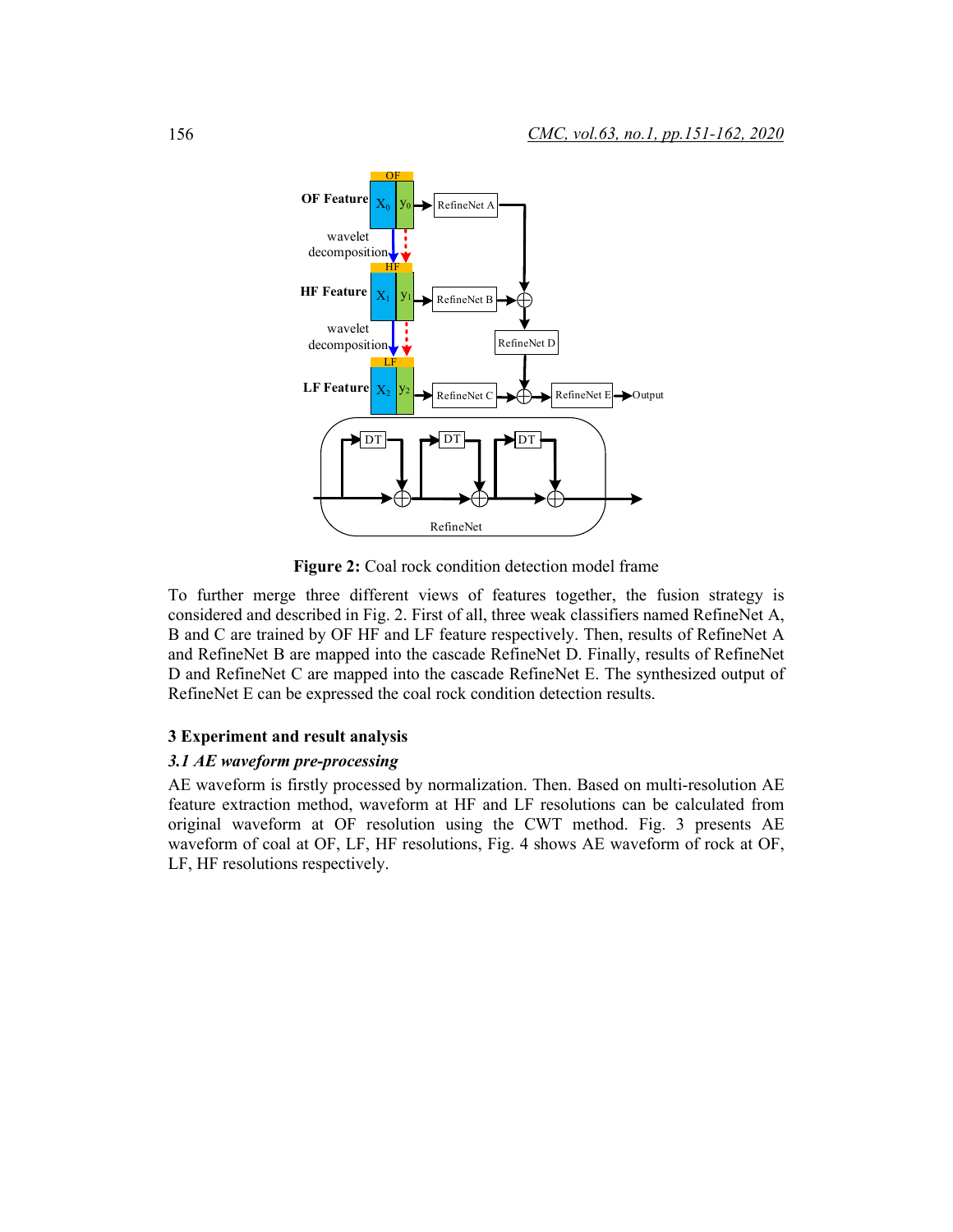

**Figure 3:** AE from coal at three different resolutions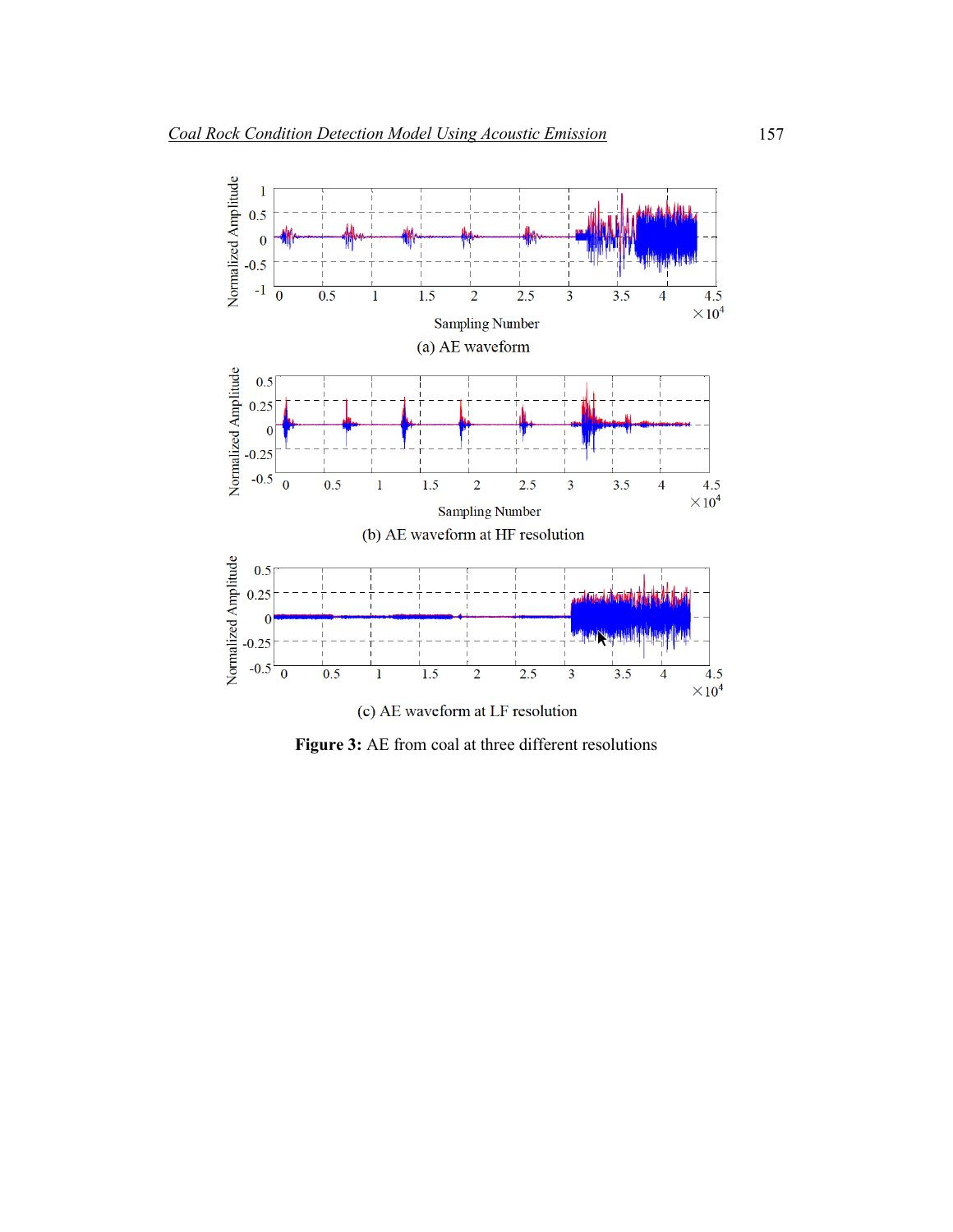

**Figure 4:** AE from sandstone at three different resolutions

The collected original AE waveform in Figs. 3(a) and 4(a) presents obvious discontinuous tendency in the time domain. Each interval of signal fluctuations are response to large energy releasing of coal rock, which has a great possibility of the internal crack growing [Li, Feng, Zhao et al. (2017)]. As crack growing, the stain-stress of internal samples keeps changing to hold the whole sample in steadies. If crack stops growing, the stain-stress of internal samples will achieve new balance and AE signal will disappear. Figs. 3(b) and 4(b) presents AE feature waveform at HF resolution that these are more detailed in high frequency components generated by tiny cracks. Figs. 3(c) and 4(c) show AE feature waveform at the LF resolution that these are low-frequency components generated by large cracks. Considering the relationship between various cracks effects and coal rock instability grade, AE feature at the LF resolution is an important criterion to evaluate and predict the coal rock failure.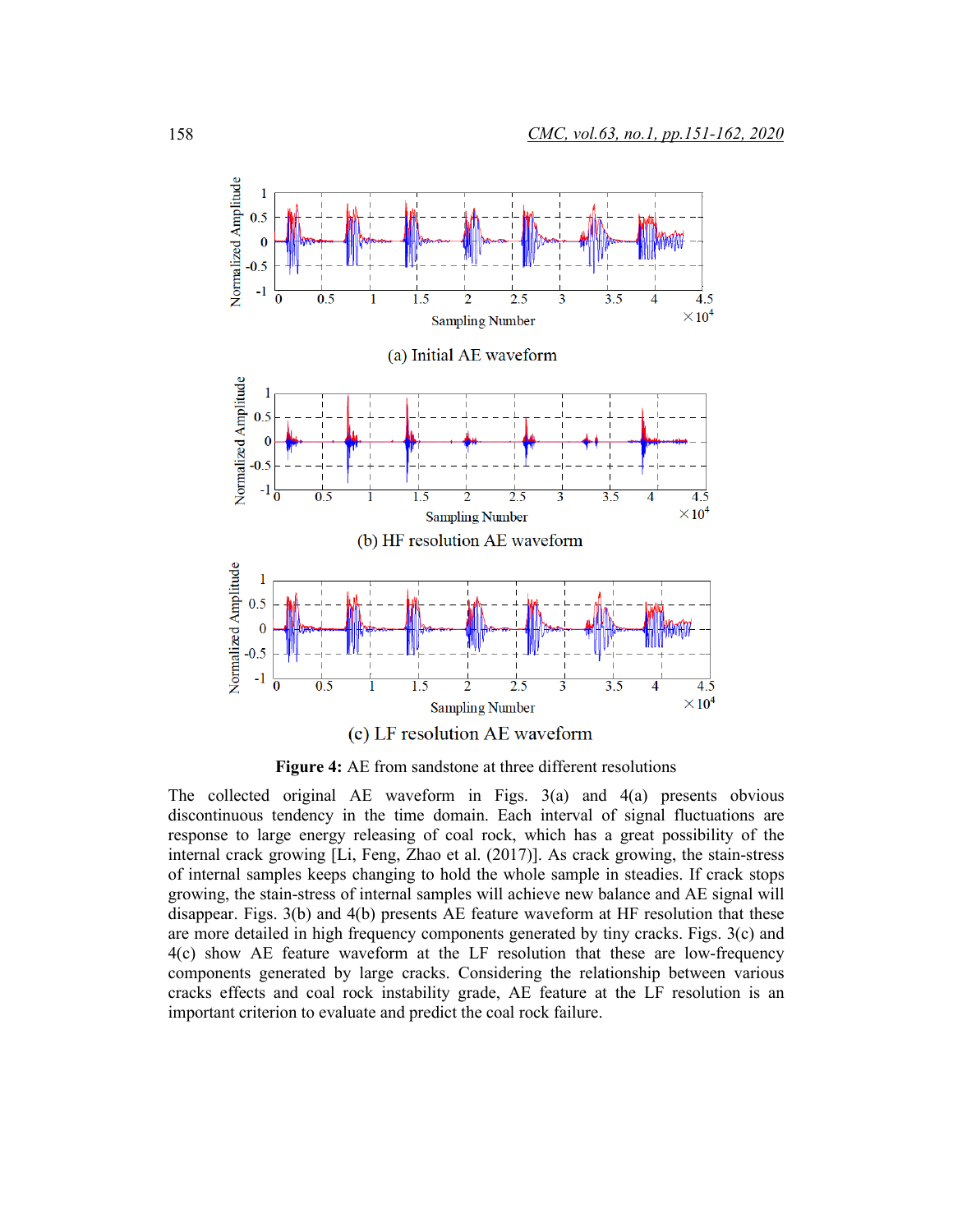#### *3.2 Feature vector construction*

Based on extracted AE waveform at different views, the feature vector is further to construct for coal rock condition detection. AE served as non-stationary signal, is divided into some equal frames to keep the characteristic approximately constant in a short time interval. By general agreement, the frame length and the frame shift are set at 512 and 256 respectively. Various feature vector at different views are constructed including: short-time releasing energy, zero-crossing, average amplitude and short-time kurtosis as shown in Tab. 1.

| Index          | Feature description                            |
|----------------|------------------------------------------------|
|                | Stress-strain records                          |
| $\mathfrak{D}$ | Short-time releasing energy and its statistics |
| 3              | Zero-crossing and its statistics               |
| 4              | Average amplitude and its statistics           |
| 5              | Short-time kurtosis and its statistics         |

**Table 1:** Feature list

### *3.3 Estimation stability of coal rock conditions*

During the experimental process of the sample compression, combined with the status of the sample under loading, coal rock condition could be labeled as safe, crisis and burst conditions. As the name suggests, safe condition presents coal rock samples keeping in safety. The crisis condition shows lots of cracks development in coal rock surface and interior, where large stress-strain loading on the samples. The Burst condition brings completely the damage stage and the sample getting into shattering. Then, Safe, Crisis and Burst conditions at the coal sample the training data were 1521, 958 and 1235 items, and testing data were 507, 318 and 431 items. The items of sandstone sample the training data were 1533, 859 and 1127, items of the testing data were 310, 304 and 427.

In the experiment, the parameters settings are: the learning rate 0.1, the number of leaves 100, the max depth 12 and the number of trees is  $n$ *\_estimators* = 3000, the objective function is negative binomial log-likelihood for classification.

The recognition performance on accuracy has been demonstrated in Fig. 5. Algorithm stop trained at 547 iterations, due to its early stopping rules. The loss function shown in Fig. 5 presents an excellent computational convergence be utilized to detect rock sample conditions.



(a) Coal samples (b) Sandstone samples

**Figure 5:** The loss of coal rock condition detection model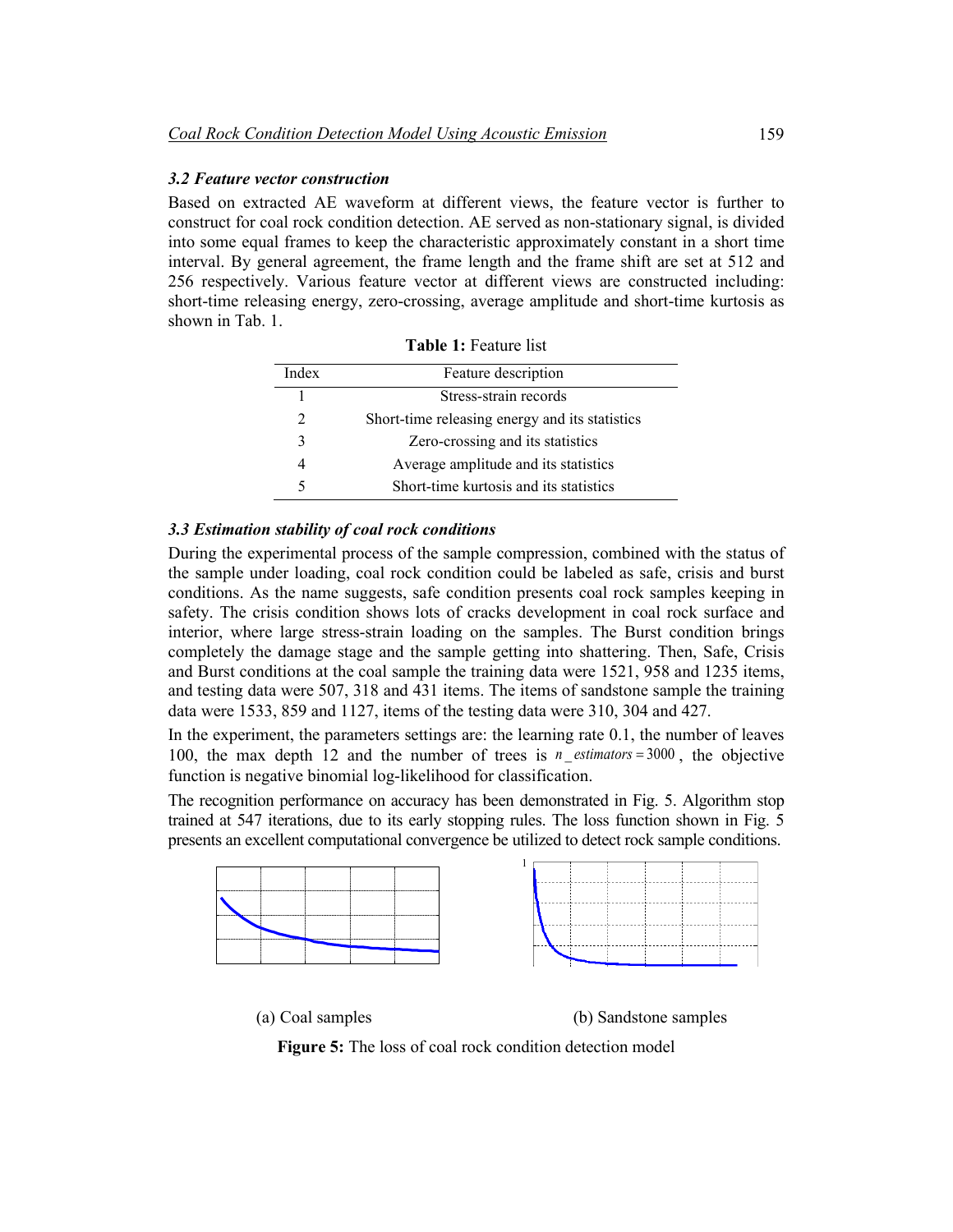The recognition rate of coal rock conditions using the proposed method are respectively shown in Tab. 2. Among the averaged recognition rate of three coal conditions, the Burst condition performs 93.28%, which is 2.87% and 6.91% over the Safe and Crisis condition. Similarly, among the averaged recognition rate of three sandstone conditions, the Burst condition performs 98.36%, which is 3.84% and 5.82% over Crisis and safe condition. By contrast, the averaged recognition rate of sandstone Burst condition reaches 98.36% presenting better performance, which is 5.08% over the averaged recognition rate of coal Burst condition. The averaged recognition rate of sandstone Burst condition reaches 94.52%, which is 8.15% over the averaged recognition rate of coal Crisis condition. The averaged recognition rate of sandstone Burst condition reaches 92.54%, which is 4.11% over the averaged recognition rate of coal Safe condition. So there seems the proposed method is a useful method to detect coal rock whether steadily or not. From the view of lithological, the proposed method performs better adaptability of the sandstone.

**Table 2:** Recognition result of coal rock sample

| <b>Sample</b> | Coal Recognition Result (%) |        |              | <b>Sandstone Recognition Result (%)</b> |        |       |
|---------------|-----------------------------|--------|--------------|-----------------------------------------|--------|-------|
|               | Safe                        | Crisis | <b>Burst</b> | <b>Safe</b>                             | Crisis | Burst |
| Safe          | 90.41                       | 6.58   | 3.01         | 92.54                                   | 4.35   | 3.11  |
| <b>Crisis</b> | 9.76                        | 86.37  | 3.87         | 3 27                                    | 94.52  | 2.21  |
| <b>Burst</b>  | 4.05                        | 2.67   | 93.28        | 0.91                                    | 0.73   | 98.36 |

#### *3.4 Analysis of coal rock recognition performance on different methods*

We use the above network to carry out the experiments to analyze coal rock recognition performance on different methods. Tab. 3 presents the recognition performance with SVM and BP algorithm. Since multi-class results must be figured out in this paper, the libsvm toolbox invented by Lin from Taiwan University was chosen to improve the tradition twoclassify. Parameters of BP algorithm are: the learning rate  $\eta = 0.1$ , the training derivation 0.0001 and the max training time  $J = 1000$ . The Bp is a single-hidden-layer including input, hidden and output layers which has a 14-nodes input layer a 3-nodes output layer and a hidden layer with number of nodes in 7 and 15 named BP1 and BP2 respectively.

Tab. 3 tabulated the average recognition results of three status of coal rock mass using BP and SVM methods. It can be seen that the BP1, BP2 and SVM methods present 21.71%, 17.71% and 9.76% under proposed method for coal condition detection. And the BP1, BP2 and SVM methods present 23.03%, 24.25% and 12.8% lower than proposed method at sandstone conditions detection. So the proposed method achieves obviously better performance on coal rock condition detection.

**Table 3:** Comparison of SVM and BP

| <b>Average Recognition Result (%)</b> |       |           |  |  |
|---------------------------------------|-------|-----------|--|--|
|                                       | Coal  | Sandstone |  |  |
| BP1                                   | 68.31 | 72.11     |  |  |
| BP <sub>2</sub>                       | 72 31 | 70.89     |  |  |
| <b>SVM</b>                            | 80.26 | 82 34     |  |  |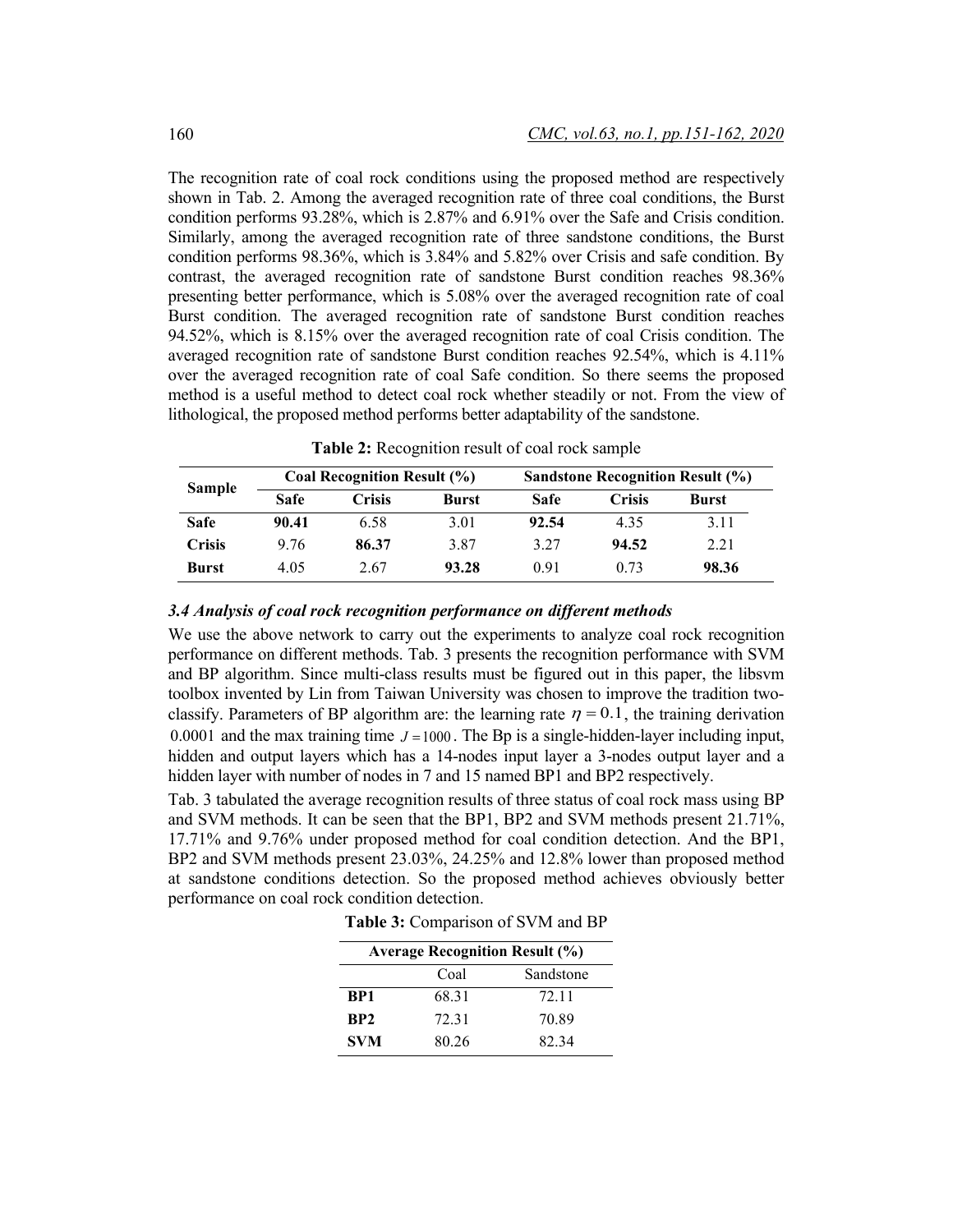### **4 Conclusions**

In this paper, a novel multi-resolution feature fusion method based on residual learning frame was proposed for rock mass degradation condition evaluation. AE datasets were collected from uniaxial compression. AE waveform features at three different resolutions extracted by Coiflet wavelet reconstruction. After CWT processing, AE signals are decomposed into several features in views of different frequency. AE feature vectors made by tress-strain records, short-time releasing energy, zero-crossing, average amplitude and short-time kurtosis. LightGBM method is utilized to fuse different features for the current condition of coal rock mass recognition. Combined with boosting strategy of ensemble learning method, this proposed method designs a serial cascaded sub RefineNet for each view of AE features. The proposed algorithm was tested to evaluate the degradation conditions of coal rock. The results show that it has excellent performance in evaluating the three critical conditions including safe, crisis, and burst.

In the further work, more useful feature vectors will be selected and the optimal feature fusion strategy will be searched for the analysis of the practical application of coal rock damage evaluation and prediction.

**Acknowledgement:** This work is supported by the National Nature Science Foundation of China (No. 51875100, No. 61673108, No. 61674133). The authors would like to thank anonymous reviewers and the associate editor, whose constructive comments help improve the presentation of this work.

**Conflicts of Interest:** The authors declare that they have no conflicts of interest to report regarding the present study.

#### **References**

**Afshan, S.; Sharif, A., Loganathan, N.; Jammazi, R.** (2018): Time-frequency causality between stock prices and exchange rates: further evidences from cointegration and wavelet analysis. *Physica A: Statistical Mechanics and Its Applications*, vol. 495, no. 1, pp. 225-244.

**Becker, D.; Cailleau, B.; Kaiser, D.; Dahm, T.** (2014): Macroscopic failure processes at mines revealed by acoustic emission (AE) monitoring. *Bulletin of the Seismological Society of America*, vol. 104, no. 4, pp. 1785-1801.

**Fang, S.; Cai, Z.; Sun, W.; Liu, A.; Liu, F. et al.** (2018): Feature selection method based on class discriminative degree for intelligent medical diagnosis. *Computers*, *Materials & Continua*, vol. 55, no. 3, pp. 419-433.

**Feng, D.; Kai, W.; Wang, G.; Jiang, Y.; Xin, C. et al.** (2018): Investigation on acoustic emission characteristics during deformation and failure of gas-bearing coal-rock combined bodies. *Journal of Loss Prevention in the Process Industries*, vol. 55, pp. 253-266.

**Feng, X. T.; Seto, M.** (1998): Neural network dynamic modelling of rock microfracturing sequences under triaxial compressive stress conditions. *Tectonophysics*, vol. 292, no. 3, pp. 293-309.

**Friedman, J. H.** (2002): Stochastic gradient boosting. *Computational Statistics & Data*